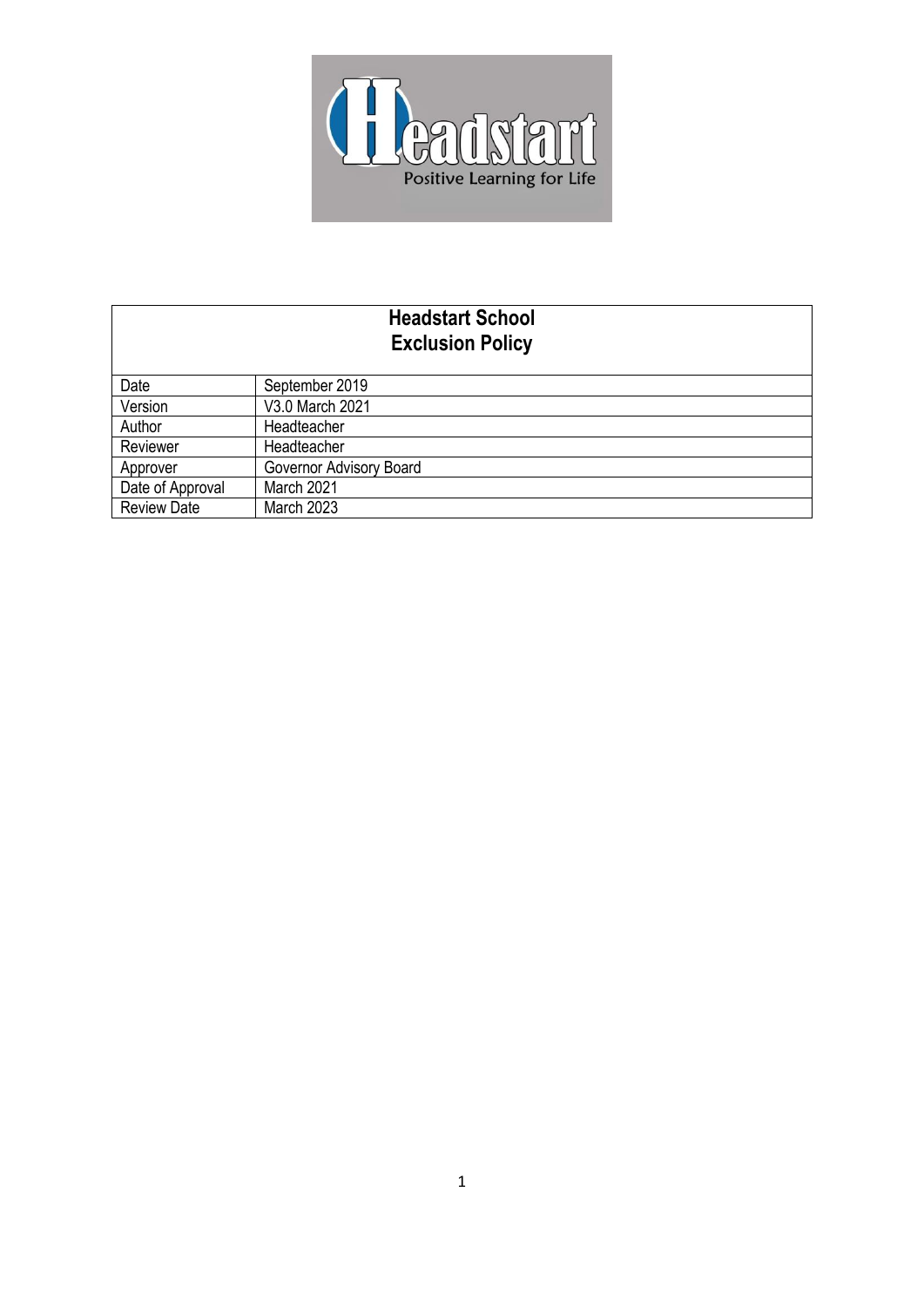

#### **Incidents that could Lead to Exclusion**

The Department of Education has a standard list of reasons for exclusions from school, but please bear in mind that not every behaviour on this list will automatically result in exclusion. Other behaviour not covered in this list can also be a reason for exclusion, but it is recommended this category is used sparingly. Only the head teacher has the power to exclude a child. Possible reasons for exclusion are:

- **Physical assault against another pupil or an adult,** which includes fighting, violent behaviour, wounding, obstruction and/or jostling
- **Verbal abuse and/or threatening behaviour against another pupil or an adult,** which includes threatened violence, aggressive behaviour, swearing, homophobic abuse and harassment, verbal intimidation, or carrying an offensive weapon
- **Bullying,** which can be verbal or physical, and this category includes homophobic and racist bullying
- **Racist abuse,** which includes racist taunting and harassment, derogatory racist statements, swearing that can be attributed to racist characteristics, racist bullying and racist graffiti.
- **Sexual misconduct,** which includes sexual abuse, assault and/or harassment, lewd behaviour, sexual bullying and sexual graffiti.
- **Drug and alcohol-related behaviour**, which includes possession of illegal drugs, inappropriate use of prescribed drugs, drug dealing, smoking, alcohol and/or other substance abuse
- **Damage**, which includes damage to school or personal property belonging to any member of the school community e.g. vandalism, arson, graffiti
- **Theft,** which includes stealing school property, stealing personal property from a fellow pupil or an adult, stealing from local shops on a school outing, and/or selling and dealing in stolen property.
- **Persistent disruptive behaviour,** which includes challenging behaviour, disobedience and/or persistent violation of school rules.

There are 2 types of exclusion ('Exclusion' means that a child is sent home or excluded from school because of unacceptable behaviour).

#### **Fixed term exclusion**

Is a short-term, temporary measure (from one day) and cannot last for more than 45 school days in the school year. Fixed term exclusion is a measure the school takes very seriously and avoids at all costs. There are many other measures and strategies that we use before a fixed term exclusion such as sanctions, loss of activities, and 1:1 support.

#### Permanent exclusion

Means the pupil cannot return to the same school this used to be known as being expelled.

#### **Exclusion Procedure**

The school will inform the parents/carers explaining the reasons for the exclusion and how long it is to last. For the first five days, the school should provide resources / activities for the pupil. If the exclusion is for more than five days, the school (Governing Board) must make arrangements for alternative education for the pupil, as from the sixth day.

During the exclusion, the pupil must not be in a public place during school hours and the parents are responsible for the whereabouts of the pupil.